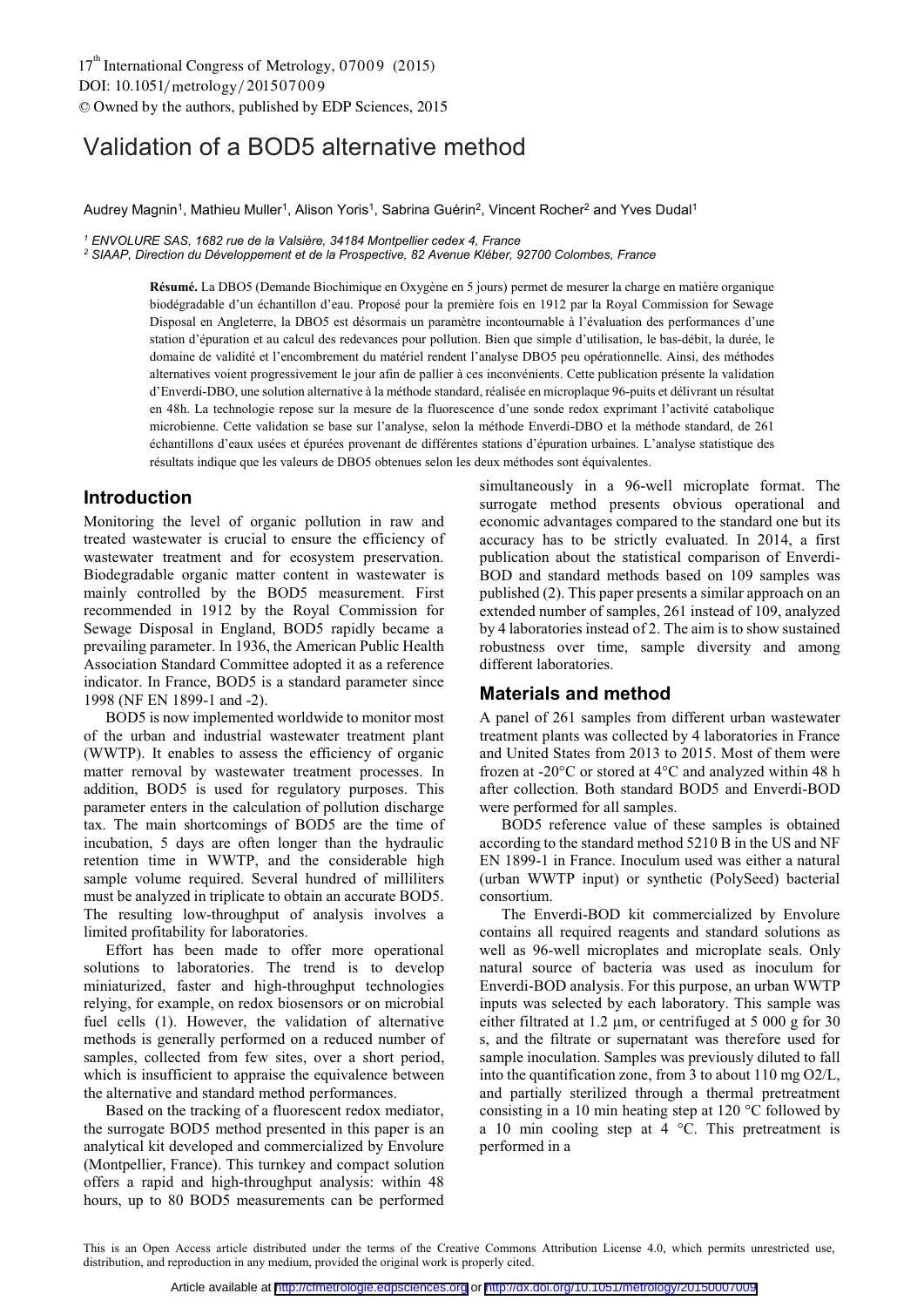|                           | $(y=ax+b)$      | Linear regression |                   | Linear regression<br>$(y=ax)$ |                 | Equivalence<br>test |  |
|---------------------------|-----------------|-------------------|-------------------|-------------------------------|-----------------|---------------------|--|
|                           | $\alpha = 0.05$ |                   |                   | $\alpha = 0.05$               |                 |                     |  |
|                           | $R^2$           | a                 | b                 | $R^2$                         | a               | Pass/fail           |  |
|                           |                 | [95 % CI]         | [95 $% CI$ ]      |                               | [95 $%$ CI]     |                     |  |
| Linear regression<br>test |                 | 0.935 0.990       | 1.445             |                               | 0.935 0.995     | Pass                |  |
| $n = 261$                 |                 | [0.958; 1.021]    | $[-3.937; 6.827]$ |                               | [0.9720; 1.019] |                     |  |

**Table 1** Statistical results from the linear regression and conclusion about the equivalence of the two methods

polypropylene microplate covered by an aluminum seal. Once the reagents, The inoculum and the pretreated samples mixed together in polystyrene microplate wells, fluorescence measurements, shaking and incubation under aerobic conditions were completed using a microplate reader Flx800 supplied by Biotek company.

Equivalence between BOD5 values measured by Enverdi-BOD and standard methods was tested through the three most common statistical tests used for analytical methods comparison: the linear least-squares regression, the Bland and Altman approach, and the Wilcoxon test. These tests were performed using the software XLSTAT (Addinsoft, France). With the linear least-squares regression (3), the assumption  $y=ax+b$ , with the slope a being not significantly different from 1 and the ordinate b not significantly different from 0, was tested. Given that y represents the Enverdi-BOD measurements and x represents the standard BOD5, both methods are statistically equivalent when the previous assumption is verified. The confidence interval on the calculation of a and b was set at 95 % ( $\alpha$ =0.05). The particularity of the linear least-squares regression is that the weight of the high BOD5 values in the determination of a and b is higher than the weight of the low BOD5 values since the absolute distances between the y values and the regression line, which are minimize during the process, tend to be higher for the high BOD5 values compared to the low ones.

With the Bland and Altman approach (4), the assumption  $y = ax + b$ , with the slope *a* not significantly different from 0 and the ordinate *b* not significantly different from 0, was tested. Given that *y* represents the normalized error of the Enverdi-BOD method versus the standard method, defined as  $y = normalized error =$ *Enverdi BOD5 - Standard BOD5 Standard method* and *x* represents the average BOD5 values calculated from both methods, the result *a* not significantly different from 0 means that *y* is not significantly different from a constant value. In this case, the best parameters describing this constant value are the average normalized error  $(\bar{y})$  or the median normalized error  $(m)$ . If  $\bar{y}$  and *m* are not significantly different from 0, it can be concluded that the normalized error is equally distributed around the x axis and that there is not systematic overestimation or underestimation of the Enverdi-BOD method against the standard BOD5 method. The confidence interval on the calculation of *a*, *b* and *m* was set at 95% ( $\alpha = 0.05$ ). The nullity of  $\bar{y}$  was tested through a t-test with a risk  $\alpha$  = 0.05 (5). The particularity of the Bland and Altman approach is that the weight of the low BOD5 values in the determination of  $a$ ,  $\bar{x}$  and  $m$  is

higher than the weight of the high BOD5 values since the normalized errors tend to be higher for the low BOD5 values compared to the high ones.

The Wilcoxon test (6) indicates how the median difference between pairs  $(y - x)$  is significantly equal to 0 (H0) or significantly different from 0 (H1). Given that *y* represents the BOD5 measurements obtained from Enverdi-BOD and *x*, the BOD5 measurements obtained from the standard method, if H0 cannot be rejected with the risk of  $\alpha = 0.05$ , it means that the two methods are statistically equivalents. Since the test requires the ranking of the absolute differences between pairs from the smallest value to the highest one, without considering the DBO5 value of the samples, the weight of the low and high DBO5 values are similar.

#### **Results and discussion**

**Figure 1** Correlation between the surrogate and reference BOD5 values. The *Upper Unc.* and *Lower Unc.* represent, respectively, the absolute superior and inferior uncertainty limits usually admitted on the BOD5 values delivered by the standard method.



#### **BOD5 ranged from below the detection limit (3 mg O2/L) to 500 mg O2/L (Results and discussion**

**Figure 1). Samples are homogeneously distributed over this concentration interval. Uncertainties generally admitted for the standard BOD5 methods are 40% for BOD5 between 3 and 6 mg O2/L and 30% for BOD5 above 6 mg O2/L (Results and discussion**

Figure 1 and Figure 2). In 2014, an estimation of Enverdi-BOD uncertainties according to the norm NF-ISO 11352 was achieved by the SIAAP (Greater Paris Sewage authorities). This study revealed uncertainties comparable to those of the standard method. Considering these uncertainties, only 12 BOD5 value significantly different from the standard samples over the 261 quantified showed